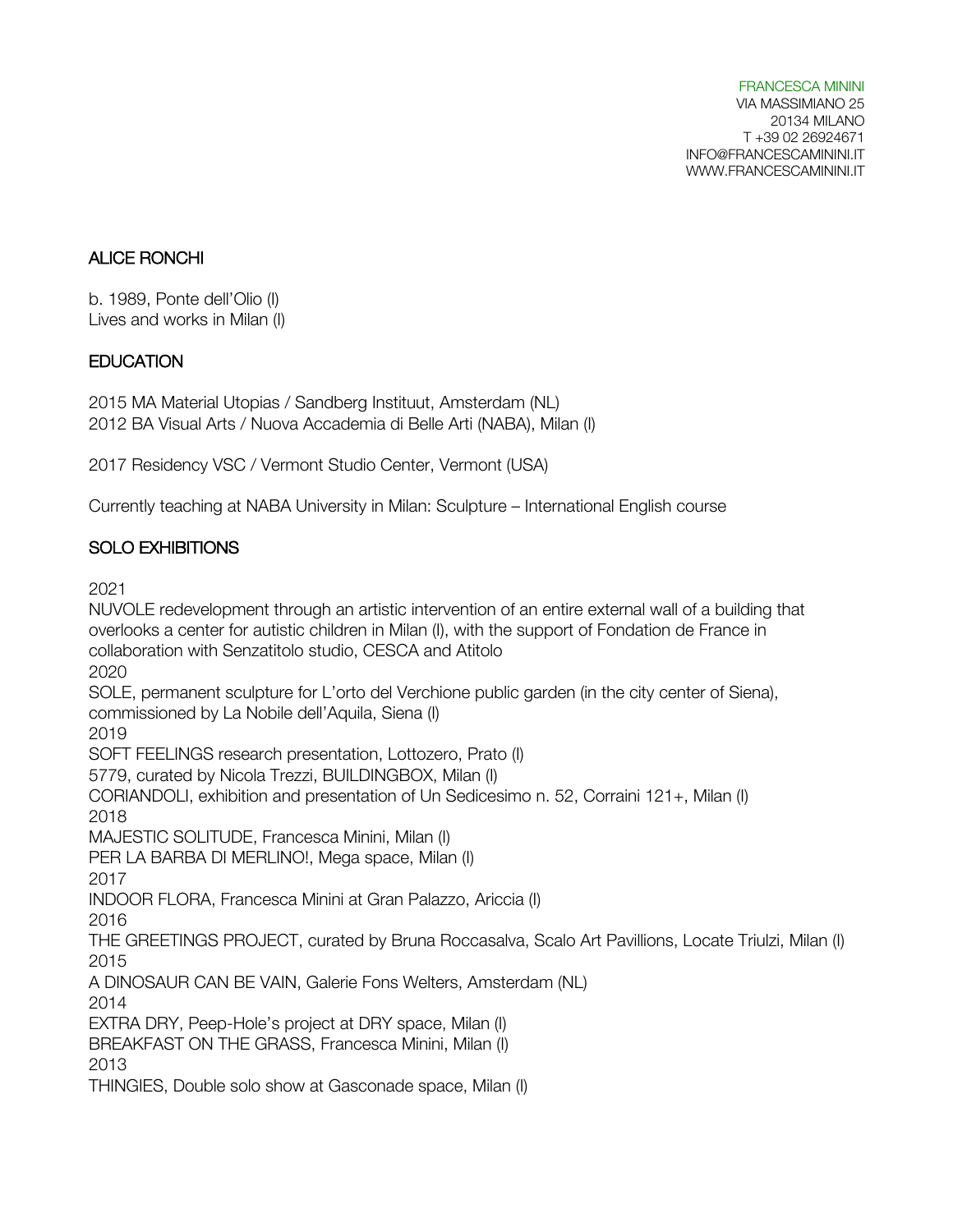### GROUP EXHIBITIONS

2021

SPACE JOURNEY, solo exhibition at Lampo Space, Chiasso (CH)

COURBER LA LIGNE DU TEMPS, curated by Stefania Angelini at Hotel La Vague, Saint Paul de Vence (FR)

AMOR CHE MOVE IL SOLE E ALTRE STELLE, curated by Massimiliano Finazzer Flory at City Life park, Milan (I)

ITALIAN TWIST, curated by Elisa Carollo and Mattia Solari, Gallerie delle Prigioni, Treviso (I) 2020

PURO E DISPOSTO A SALIRE LE STELLE, Galleria Massimo Minini, Brescia (I)

ARTISSIMA UNPLUGGED. STASI FRENETICA, curated by Ilaria Bonacossa, GAM, Turin (I) 2019

PORTRAITS ON TOUR, Soho House - Cities without houses, Milan (I)

LA RIVOLUZIONE SIAMO NOI, curated by Alberto Fiz, XNL Piacenza Contemporanea, Piacenza (I) KIZART, curated by Raffaella Frascarelli, MAXXI Museum, Rome (I)

THE ITALIAN OPEN, Rolando Anselmi, Berlin (D)

MARCOVALDO, curated by Anna Battiston and Léa Hodencq, Le Houloc, Aubervilliers (FR) 2018

TALENT PRIZE Insideart, Mattatoio, Rome (I)

VIDEOCITTA' KIZART, curated by Nomas Foundation, MAXXI Museum, Rome (I)

THAT'S IT! SULL'ULTIMA GENERAZIONE DI ARTISTI IN ITALIA E UN METRO E OTTANTA OLTRE IL CONFINE, curated by Lorenzo Balbi, MAMBO Museum, Bologna (I)

PREMIO GAMEC -'Reset', curated by Manuela Valentini, Ex-carcere di Sant'Agata, Bergamo (I)

I SHOT MERCURY TO MAKE THIS EXHIBITION, curated by Claudia Collu, Nir Altman Galerie, Munich (D)

2017

DERBY RENDEZ-VOUS, Sonnenstube, Lugano (CH)

WILD FLOWERS (WILDNESS IS CONTEXTUAL!), curated by Carlos Noronha Feio, Narrative Project Gallery, London (UK)

2016

SHOES OR NO SHOES? Part of the William (Boy) Habraken Collection, curated by Veerle Swenters & Pierre Bogaerts, SONS Museum, Kruishouten, (B)

INFLATABLE AESTHETICS, Hawaii-Lisbon gallery, Lisbon (P)

IN THE DEPTH OF THE SURFACE, Ex Fabbrica Orobia 15, Milan (I)

LEGGEREZZA, curated by OUT44, Villa Brivio, Nova Milanese, Monza-Brianza (I)

L'ASTRONAUTA CADUTO, curated by Valentina Lacinio, A Plus A Gallery, Venice (I)

VAF FOUNDATION AWARD, VII edition, traveling exhibition, MACRO, Rome | Stadgalerie, Kiel | Chemnitz 2015

30 PROGETTI PER IL PARCO D'ARTE CONTEMPORANEA, curated by Roberto Pinto and Sara Dolfi Agostini, Palazzo Reale, Milan (I)

GET LOST PROJECT, Zuidas Public Space, curated by Cecile Mullens-Wentges, Laurie Cluitmans, Rieke Vos Amsterdam (NL)

IL SOSIA, curated by Federico Mazzoleni, Galleria Civica di Trento, Trento (I)

LES CHOSES, curated by Yasmin Afschar, Galerie Mark Müller, Zurich (CH)

CLUB OF MATINEE IDOLZ, CO2, Turin (I)

2014

PREMIO CAIRO, Palazzo della Permanente, Milan (I)

MESS IN MISSION, ART-O-RAMA - International Fair of Contemporary Art, a project by Gasconade, Marseille (FR)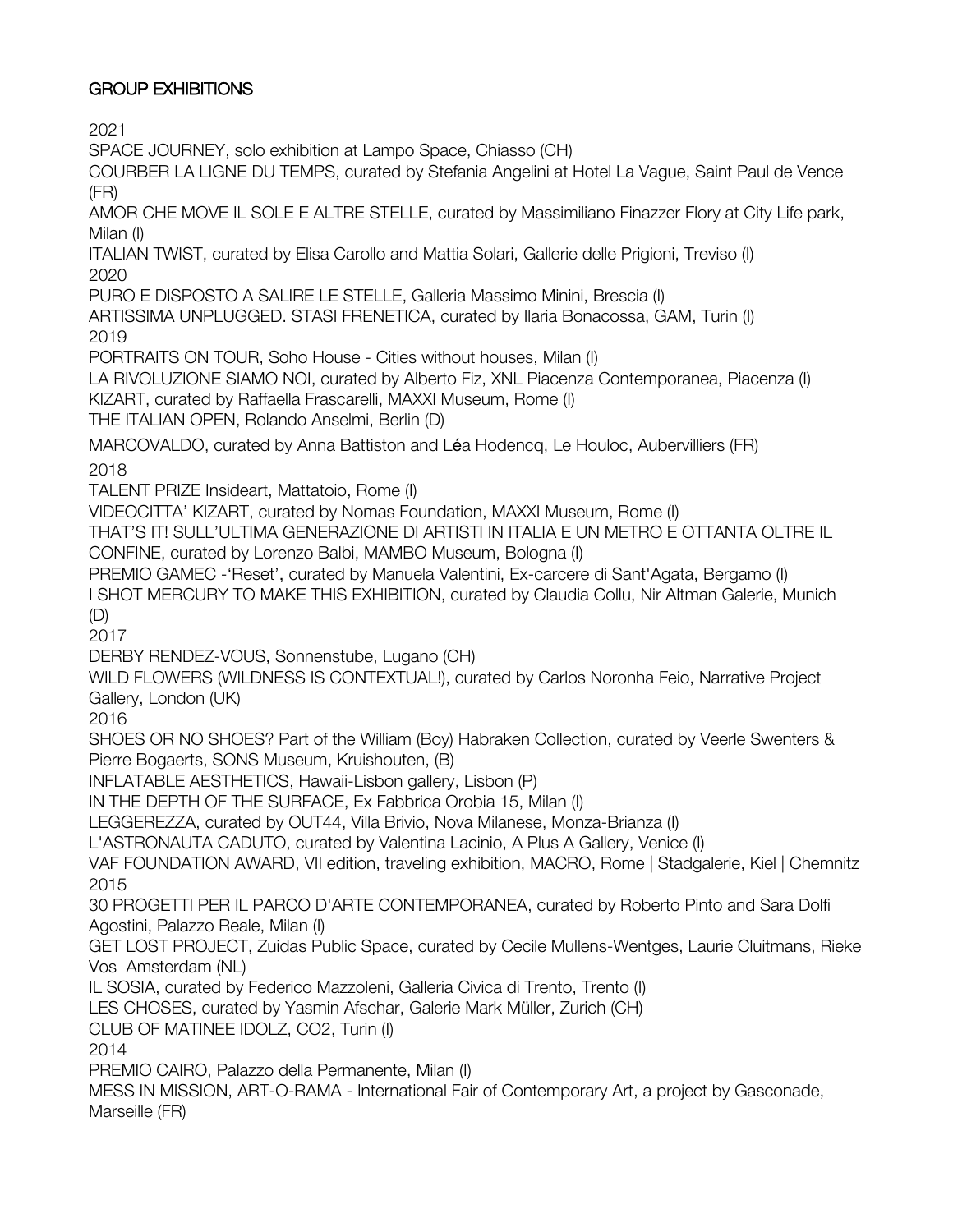COSI' ACCADE (AS IT HAPPENS), curated by Joao Laia, Kim Nguyen, Marina Noronha, Fondazione Sandretto Re Rebaudengo, Turin (I)

THE ART OF LIVING, curated by Filippo Romeo, Triennale di Milano, Milan (I)

MINDSCAPE, curated by Anna de Manincor/ZimmerFrei, Cinema Lumière, cineteca MamBo, Bologna (I) 2013

ONE THOUSAND FOUR HUNDRED AND SIXTY, Peep-Hole Annual Benefit Show at Peep-Hole space, Milan (I)

COLBALTO 40, curated by Yuri Ancarani at Il Crepaccio space, Milan (I)

IF I WAS JOHN ARMLEDER (WHAT A CURATOR IS NOT SUPPOSED TO DO), curated by Luca Cerizza, Art Géneve, Géneve (CH)

# SPECIAL PROJECTS

2021

LIGHTNING BOLT Design & Productionof the Formula 1 Grand Prix of Imola trophies, commissioned by Pirelli Hangar Bicocca & Pirelli & C. S.p.A.

# CHILDREN WORKSHOPS

2019

POZZANGHERE – PUDDLES, workshop on perception and transformation, at Oplà: archive of the artist's book for children, Merano (I), curated by Corraini publisher, Italian – German primay school

SOFT FEELINGS, workshop on sexuality, at Lottozero (co-working and textile research centre in Prato (I), primary and secondary school

SOLE, workshop on discovery and creation, at Santa Maria della Scala Museum, Siena (I), primary and secondary school

CAPANNE, workshop on construction, protection and self-esteem, at Hangar Bococca Museum, Milan (I), primary and secondary school, summer course 2018

CORIANDOLI, workshop on perception, transformation andthe study of solid geometry, at 121 + Corraini bookshop, primary school, Milan (I)

2017

INDOOR FLORA, pedagogical workshop on forms and joints, at Ariccia (I) in the contexto of the artistic event Granpalazzo Fair.

2009

POZANGHERE, workshop on perception and transformation, at Aldo Moro Secondary School, Milan (I)

# **COLLECTIONS**

Museum Ettore Fico, Turin (I)

SONS Museum\_Kruishouten, Belgium (William (Boy) Habraken Collection)

## **PRESS**

2021